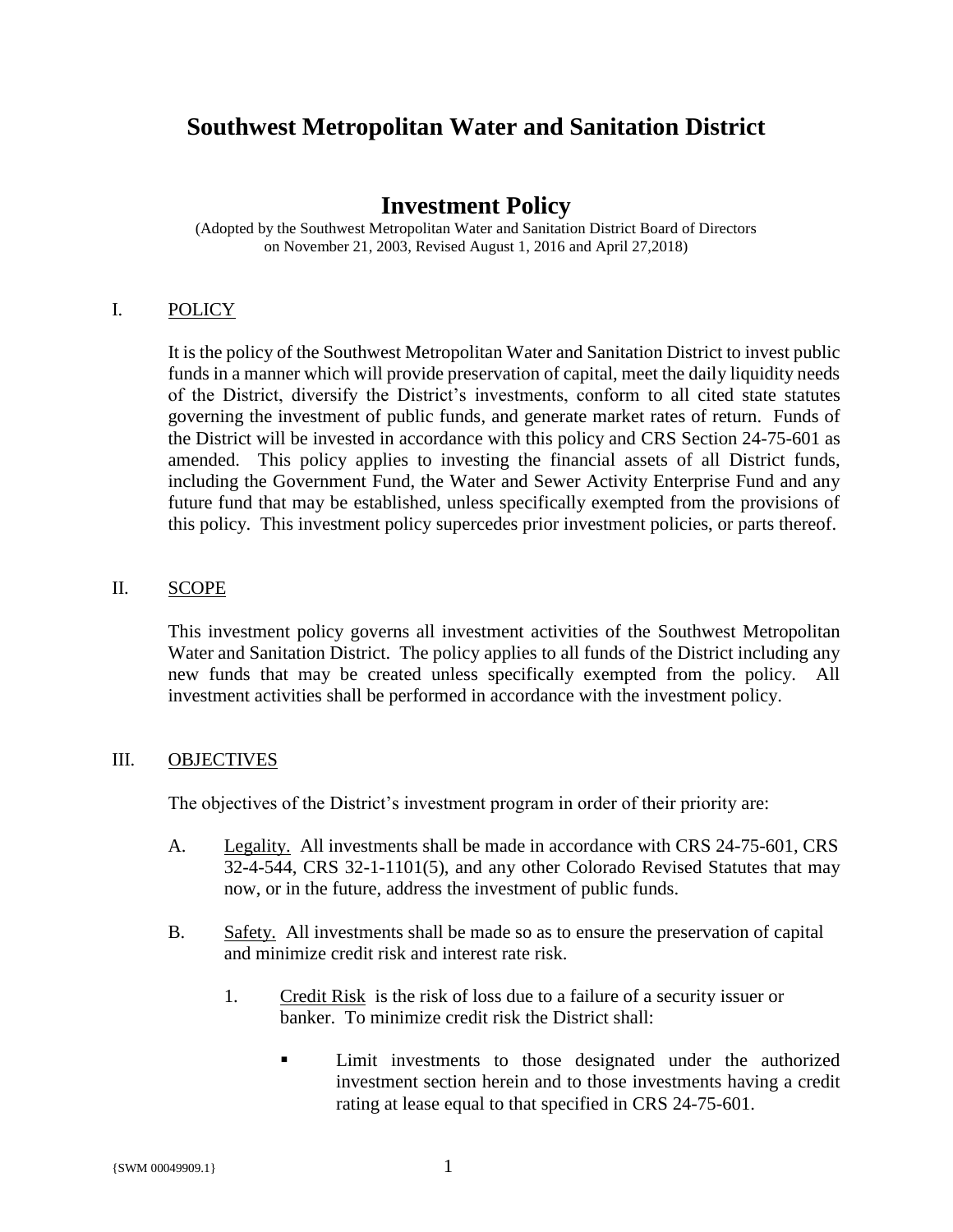- **•** Pre-qualifying financial institutions, broker/dealers, and intermediaries with which the District does business.
- **•** Diversifying the investment portfolio to minimize potential losses.
- 2. Interest Rate Risk is the risk that market value of securities will fall due to changes in market interest rates. To minimize interest rate risk the District shall:
	- **Exercise 1** Structure the investment portfolio so that investments mature in a manner to meet cash requirements for ongoing operations, thereby avoiding the need to sell securities prior to maturity.
	- **Investing operating funds in shorter term instruments.**
- C. Liquidity. The investment portfolio shall remain sufficiently liquid to meet all operating and capital expenditure requirements that may be reasonably anticipated. The portfolio shall be structured so that investments mature concurrent with cash needs to meet anticipated demands. Furthermore, the portfolio shall consist largely of investments with active secondary or resale markets.
- D. Yield. The investment portfolio shall be designed with the objective of attaining a market rate of return throughout budgetary and economic cycles, taking into account investment risk constraints and liquidity needs. Return on investment is of secondary importance to the safety and liquidity objectives described above.

# IV. DELEGATION OF AUTHORITY

Authority to manage the investment portfolio of the Southwest Metropolitan Water and Sanitation District is granted by the Board of Directors to the District Treasurer. The District Treasurer with the approval of the Board of Directors shall establish written procedures and internal controls for the operation of the investment program consistent with this investment policy. Procedures shall include a list of employees and/or agents who are authorized to purchase, sell, and wire securities or funds; procedures for safekeeping of securities; delivery versus payment requirements; investment accounting requirements; and wire transfer agreement requirements. No person may engage in an investment transaction except as provided under the terms of this policy adopted by the Board of Directors and procedures established by the District Treasurer and approved by the Board of Directors.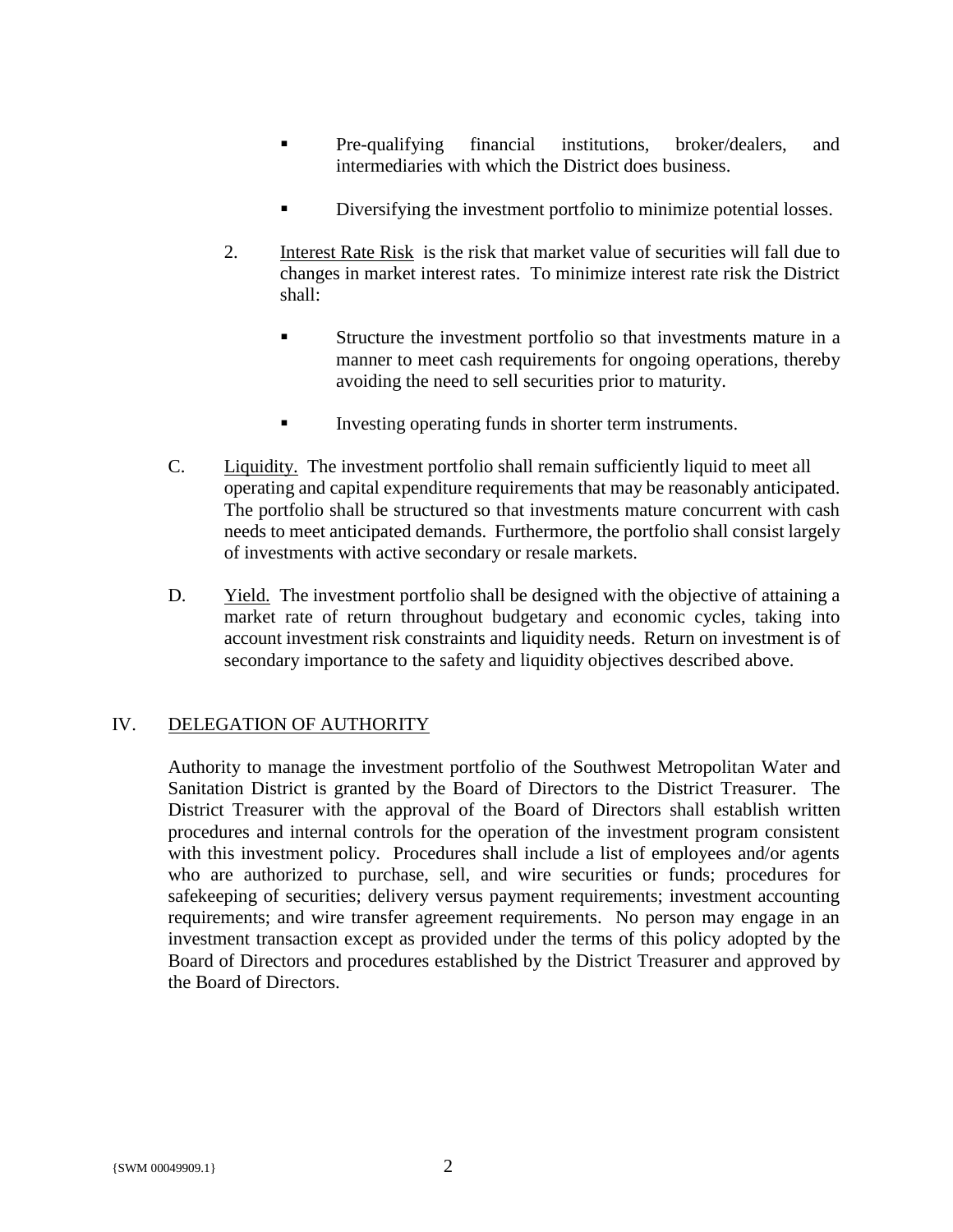#### V. PRUDENCE

The standard of prudence to be used in managing the District's investment program shall be that of the "prudent person standard" and it shall be applied in the context of managing the overall portfolio. Investments shall be made with the judgment and care, under circumstances then prevailing, which persons of prudence, discretion, and intelligence exercise in management of their own investment affairs, not for speculation, but for investment, considering the safety of their capital as well as the probable income to be derived from such investments.

Authorized investment officials acting in accordance with the investment policy, written procedures, and exercising due diligence shall be relieved of personal responsibility for an individual security's credit risk or market price changes, provided that deviations from expectations are reported in a timely fashion to the Board of Directors and appropriate action is taken to control adverse developments.

Not withstanding any other provision contained herein to the contrary, no authorized investment official shall be liable for an error of judgment or mistake of law or for any loss suffered by the District in connection with the investment of District funds, except a loss resulting from willful misfeasance, bad faith, gross negligence, or a willful and wanton disregard of an authorized investment official's obligations and duties under this Policy.

To the extent permitted by law, the District shall indemnify, defend and hold harmless each authorized investment official from and against any and all claims, causes of action, demands, and liability of whatsoever kind or nature that an investment official sustains or incurs as a result of or in connection with the investment of District funds; provided, the investment official has acted in good faith and in compliance with the standards established by this Investment Policy and by law for the investment of public funds.

The District shall obtain and retain in force public officials liability and commercial crime insurance policies in amounts to be determined by the District Board of Directors.

# VI. ETHICS AND CONFLICTS OF INTEREST

District officers and employees and authorized agents involved in the investment process shall refrain from personal business activity that could conflict with proper execution of the investment program, or which should impair their ability to make impartial investment decisions. Officials, employees, and agents shall disclose to the Board of Directors any personal financial interests that may be related to the investment portfolio.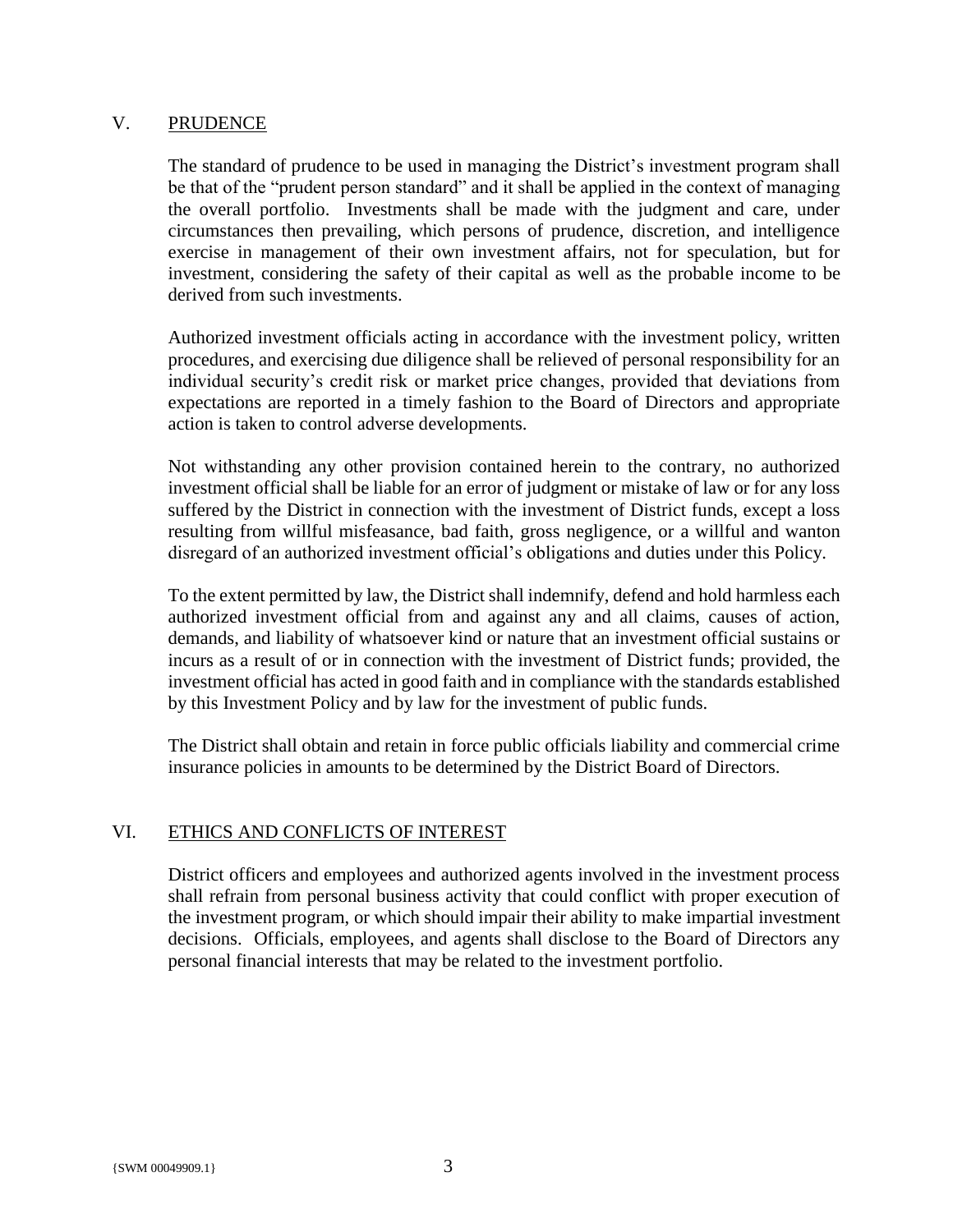#### VII. AUTHORIZED FINANCIAL DEALERS AND INSTITUTIONS

#### A. Authorized Security Dealers (Broker/Dealers)

The District shall maintain a list of broker/dealers and financial institutions which are approved for investment purposes, and securities shall be purchased only from those authorized firms. To be designated as an authorized firm a security dealer must meet the following criteria:

- 1. Be designated as a Primary Dealer by the Market Reports Division of the Federal Reserve Bank.
- 2. Be a member of the National Association of Securities Dealers.
- 3. Be licensed to do business in the State of Colorado.
- 4. Have an office in the Denver metropolitan area.
- 5. Provide audited financial statements for the latest three years.
- 6. Complete a dealer questionnaire supplied by the District.
- 7. Execute a securities services agreement with the District.

#### VIII. INVESTMENT PARAMETERS

#### A. Portfolio Matching of Assets and Liabilities

To the extent possible, the District will attempt to match its investments with anticipated cash flow requirements. Investment maturities shall not exceed the limits specified under the investment profiles listed below and no maturity shall exceed ten (10) years.

#### B. Diversification

The District's investment portfolio shall be diversified to eliminate risk of loss resulting from over concentration of assets in a specific maturity, a specific issuer or a specific class of securities. Diversification of investments shall be reviewed periodically by the Board of Directors.

C. Sale of Investments Prior to Maturity

In general, security investments made by the District are to be held to maturity. However, investments may be sold prior to their maturity date if the District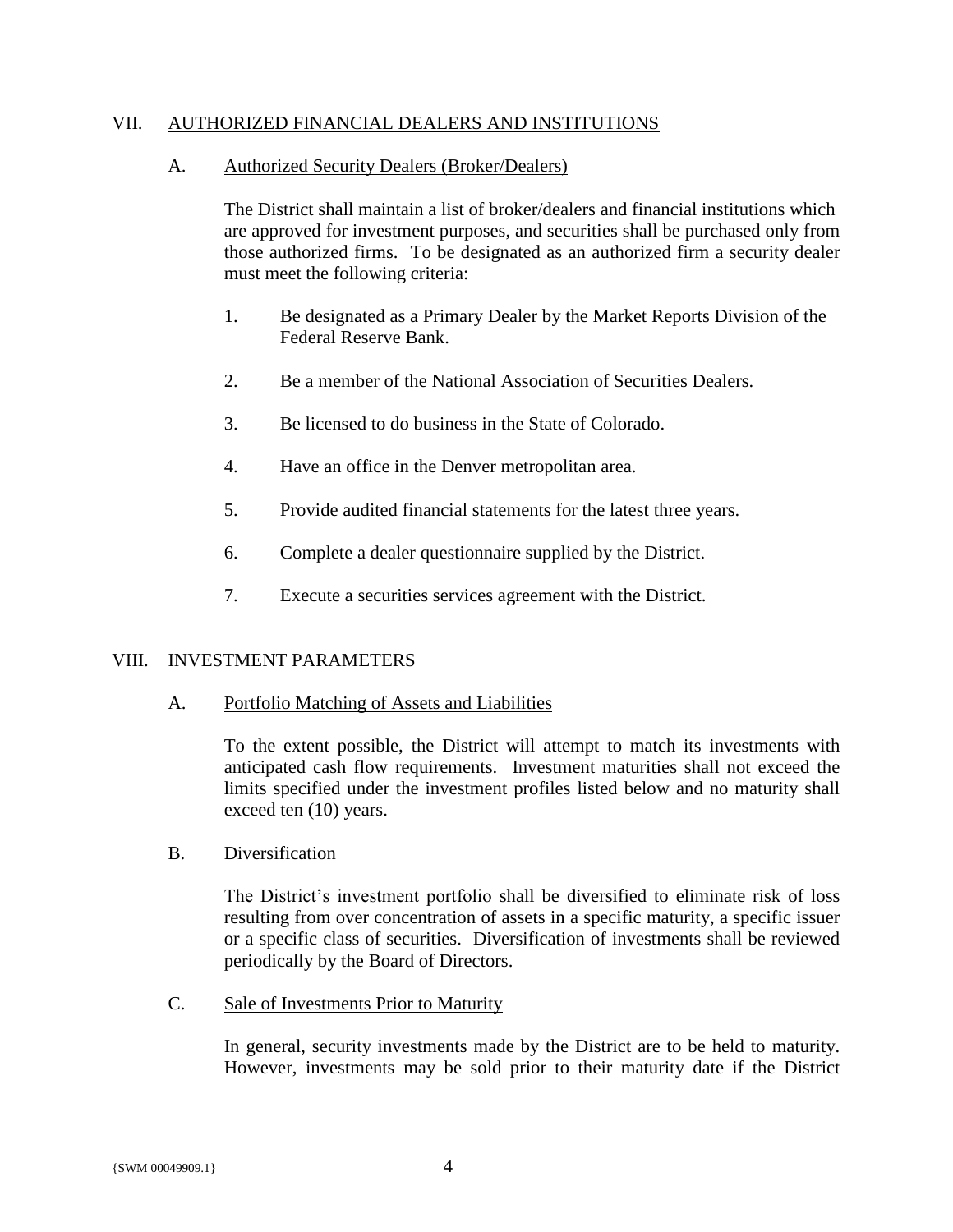Treasurer determines that it is the best interest of the District to do so. Sales prior to maturity may also be made for financial management purposes.

Sale of securities that would result in a loss of principle must be approved by the Board of Directors prior to the sale.

#### IX. AUTHORIZED AND SUITABLE INVESTMENTS

All investments for the District shall be made in accordance with Colorado Revised Statutes (CRS) as follows: CRS 11-10.5-101, et seq., Public Deposit Protection Act; CRS 11-47-1101, et seq., Savings and Loan Association Public Deposit Protection Act.; CRS 24-75-610, et seq., Funds – Legal Investments for Governmental Units; CRS 24-75-603, et seq., Depositories; and CRS 24-75-701 and 702, et seq., Local Governments – Local Government Pooling. Any revisions or extensions of the Colorado Revised Statutes will be assumed to be a part of this investment policy immediately upon enactment.

The current categories of securities and specific limitations for the Southwest Metropolitan Water and Sanitation District are described below. With respect to portfolio composition, the District Treasurer is authorized to divert from the stated percentage limitations by a maximum of ten percent (10%). The total amount of investments with maturing terms in excess of 5 years is limited to a maximum of 25% of the District's investment portfolio.

#### A. U.S. Government Securities

- 1. Authority to Purchase The District Treasurer may invest in direct obligations of the U.S. Government including:
	- **Treasury Bills**
	- Treasury Notes
	- **Treasury Bonds**

#### 2. Portfolio Composition

The investment portfolio may be comprised of one hundred percent (100%) direct government obligations.

# 3. Maturity Limitations

The maximum length of time to maturity for any direct investment in U.S. Government obligations is ten  $(10)$  years.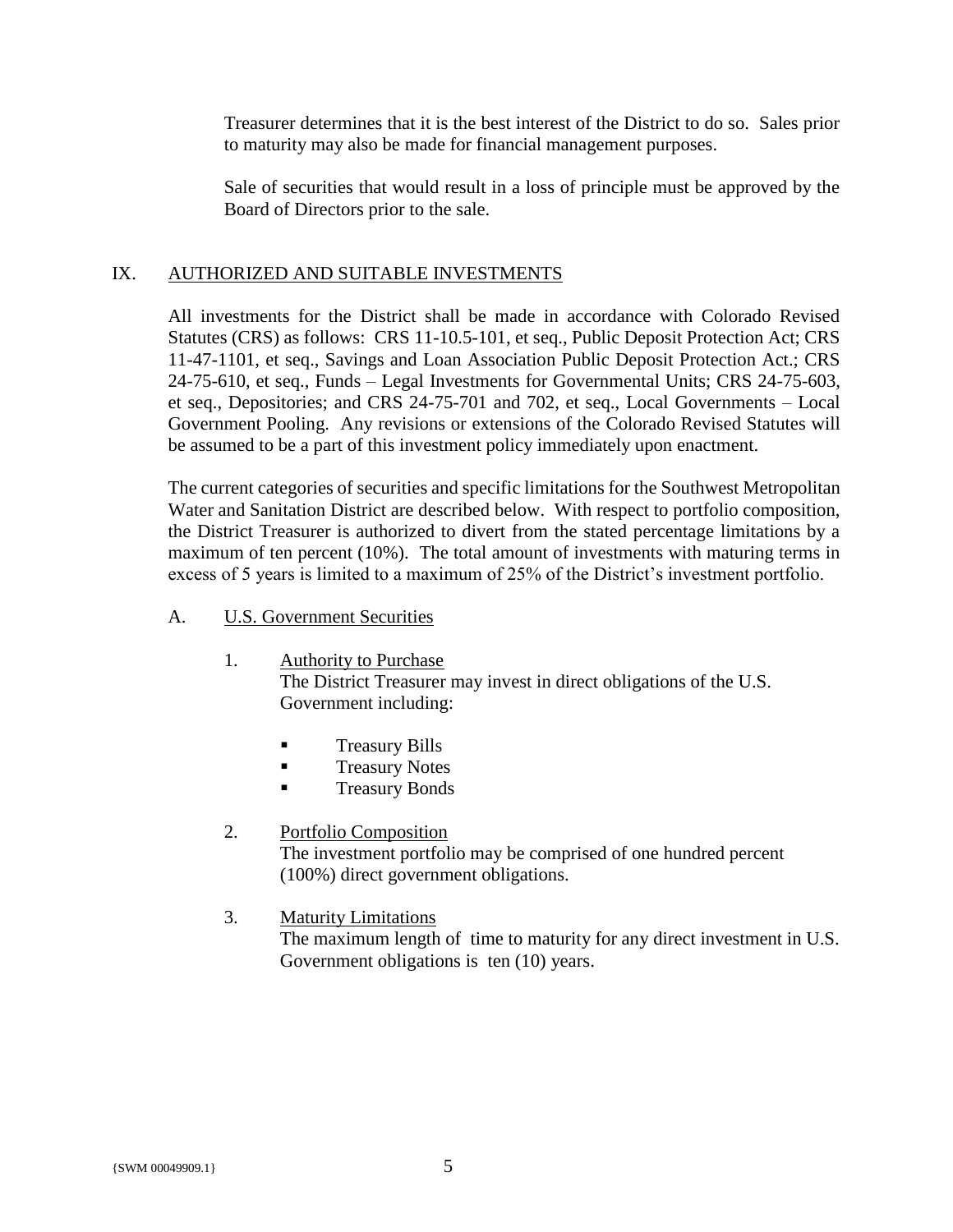# B. U.S. Government Agency Securities

### 1. Authority to Purchase

The District Treasurer may invest in obligations in which the principal and interest are backed by the full faith and credit of the U.S. Government and issued through U.S. government agencies. Such securities include:

■ Government National Mortgage Association (GNMA)

# 2. Portfolio Composition

No more than thirty percent (30%) of the investment portfolio may be invested in U.S. government agency securities. In addition to the foregoing limitation, the total of all investments in U.S. Government Agency Securities and U.S. Government Instrumentalities shall not exceed fifty percent (50%) of the District's investment portfolio.

# 3. Maturity Limitations

The maximum stated maturity for an investment in a U.S. government agency security is ten (10) years from the date of purchase.

### C. U.S. Government Instrumentalities

### 1. Authority to Purchase

The District Treasurer is authorized to invest in U.S. Government Instrumentalities including debentures, discount notes, and callable bonds. These securities include obligations of:

- Federal National Mortgage Association (FNMA)
- Federal Farm Credit Bank (FFCB)
- Federal Home Loan Bank or its District Banks (FHLB)
- Federal Home Loan Mortgage Corporation (FHLMC)
- Federal Home Loan Mortgage Corporation participation certificates

# 2. Portfolio Composition

A maximum of forty-five percent (45%) of the investment portfolio may be invested in federal instrumentalities. A maximum of twenty percent (20%) of the portfolio may be invested in any one issuer. In addition to the foregoing limitation, the total of all investments in U.S. Government Agency Securities and U.S. Government Instrumentalities shall not exceed fifty percent (50%) of the District's investment portfolio.

# 3. Maturity Limitations

The maximum length to maturity for an investment in any U.S. Government Instrumentality is ten (10) years.

# D. Interest Bearing Time Certificates of Deposits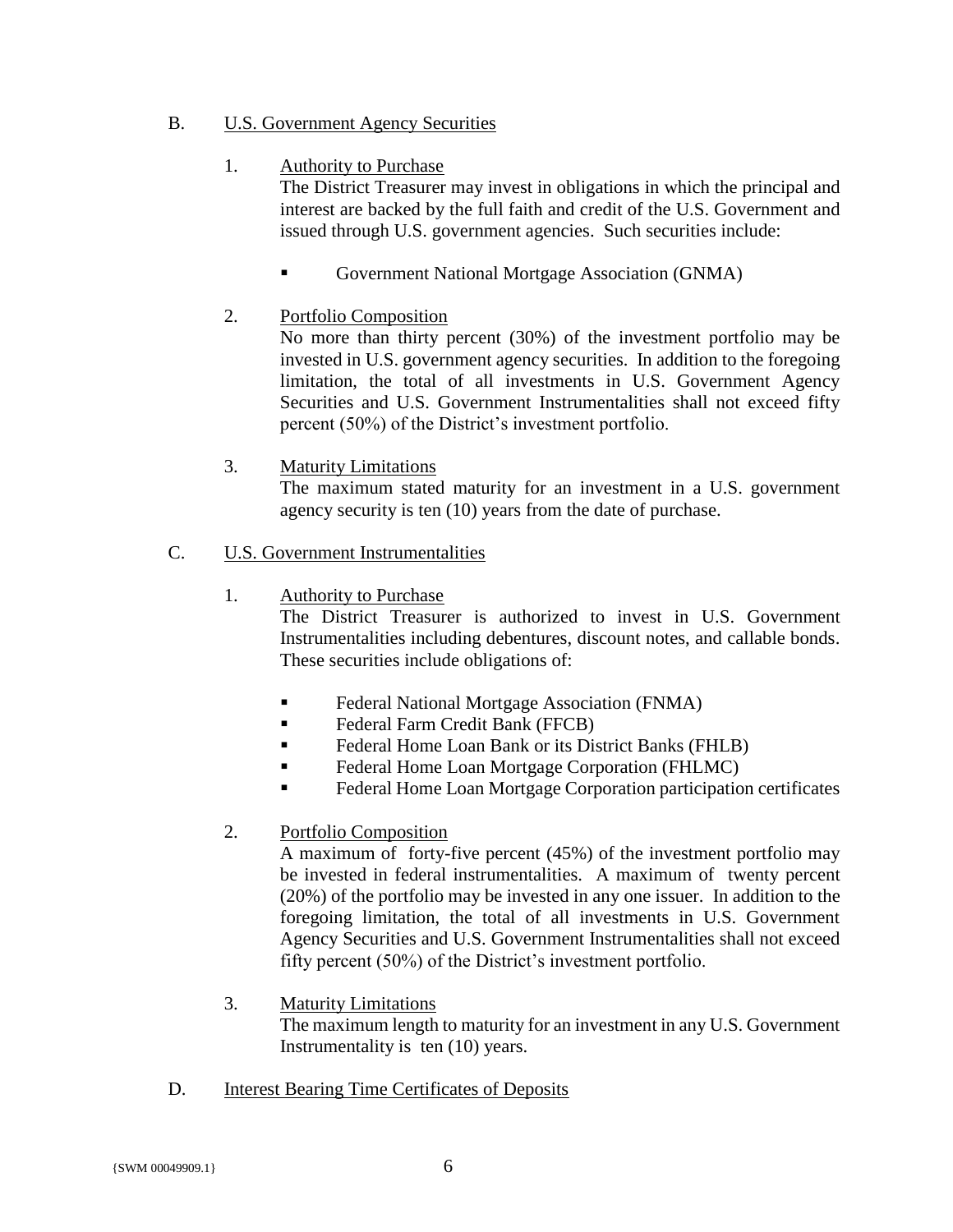### 1. Authority to Purchase

The District Treasurer may invest in interest bearing time certificates of deposit or savings accounts in state or federal banks and state or federal savings and loan associations which meet the following criteria:

- a. The institution is a member of the Federal Deposit Insurance Corporation.
- b. The institution is designated as an eligible public depository pursuant to CRS 11-10.5-105.
- c. The institution shall provide collateral for all funds in excess of those funds insured by the Federal Deposit Insurance Corporation pursuant to CRS 11-10.5-106 through CRS 11-10.5-112.

# 2. Portfolio Composition

A maximum of fifty percent (50%) of the District's investment portfolio may be invested in certificates of deposit and savings accounts.

- a. Individual certificates of deposit and total investment in certificates of deposit at any single institution, including all branches of one institution, shall be limited to a maximum of \$100,000 or the current level of FDIC insurance. Said limitation may be exceeded by \$150,000 for those individual institutions that have received a green, three star rating and are designated a "Blue Ribbon Bank" by Veribanc, Inc. in its most recent quarterly Colorado bank and thrift institution rating report. However, the amount of District deposits exceeding the current level of FDIC insurance coverage, at any given time, shall be limited to a maximum of \$600,000.
- b. The amount of certificates of deposit that may be obtained through the Certificate of Deposit Account Registry Service (CDARS) may not exceed 10% of the District's investment portfolio.
- 3. Maturity Limitations The maximum length to maturity for an investment in a certificate of deposit is ten (10) years.

# E. Local Government Investment Pools (LGIPs)

1. Authority to Purchase

The District Treasurer may invest in local government investment pools organized and operated in compliance with CRS 24-75-701 with prior Board of Directors approval of each LGIP.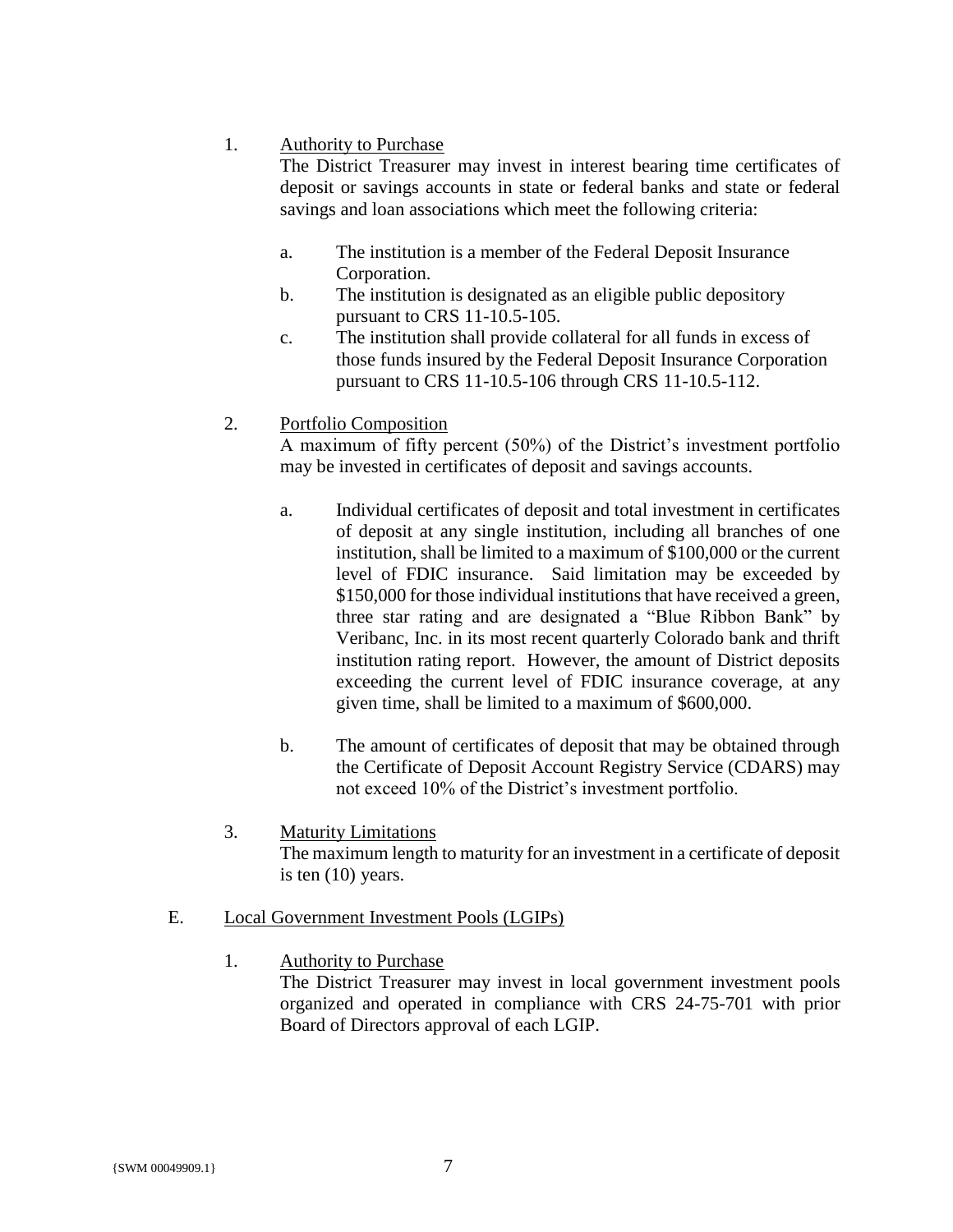2. Portfolio Composition

A maximum of thirty-five percent (35%) of the District's investment portfolio may be invested in LGIPs. The Board of Directors recognize that there may be circumstances in which it is deemed necessary and beneficial for investment in LGIP's to exceed the maximum of 35%. Such circumstances shall be ratified by the Board of Directors at the meeting following the exceedance of the threshold.

- 3. Maturity Limitations Maturity limitations for the LGIP must be in compliance with Federal Securities Regulation 2A-7.
- F. Money Market Mutual Funds
	- 1. Authority to Purchase

The District Treasurer may invest in no-load fixed income money market mutual funds authorized under CRS 25-75-601.1(k) with prior approval of each fund by the Board of Directors.

2. Portfolio Composition

A maximum of twenty-five percent (25%) of the District's investment portfolio may be invested in approved fixed income money market mutual funds.

# X. INTERNAL CONTROLS

The District Treasurer with the approval of the Board of Directors shall establish and maintain investment procedures and an internal control structure designed to ensure that the assets of the District are protected from loss, theft or misuse. The internal control structure shall be subject to annual review by an external auditor.

Internal controls and investment procedures shall include but not necessarily be limited to the following:

A. Delivery Versus Payment

All securities purchased or sold will be transferred when possible only under the delivery versus payment method to ensure that funds or securities are not released until all criteria relating to a specific transaction are met. Securities will be held within the District's Treasury Direct Account or by a third party custodian as evidenced by safekeeping receipts.

- B. Third-Party Safekeeping and Custodial Agreements
	- 1. The District Treasurer shall maintain a list of commercial banks that are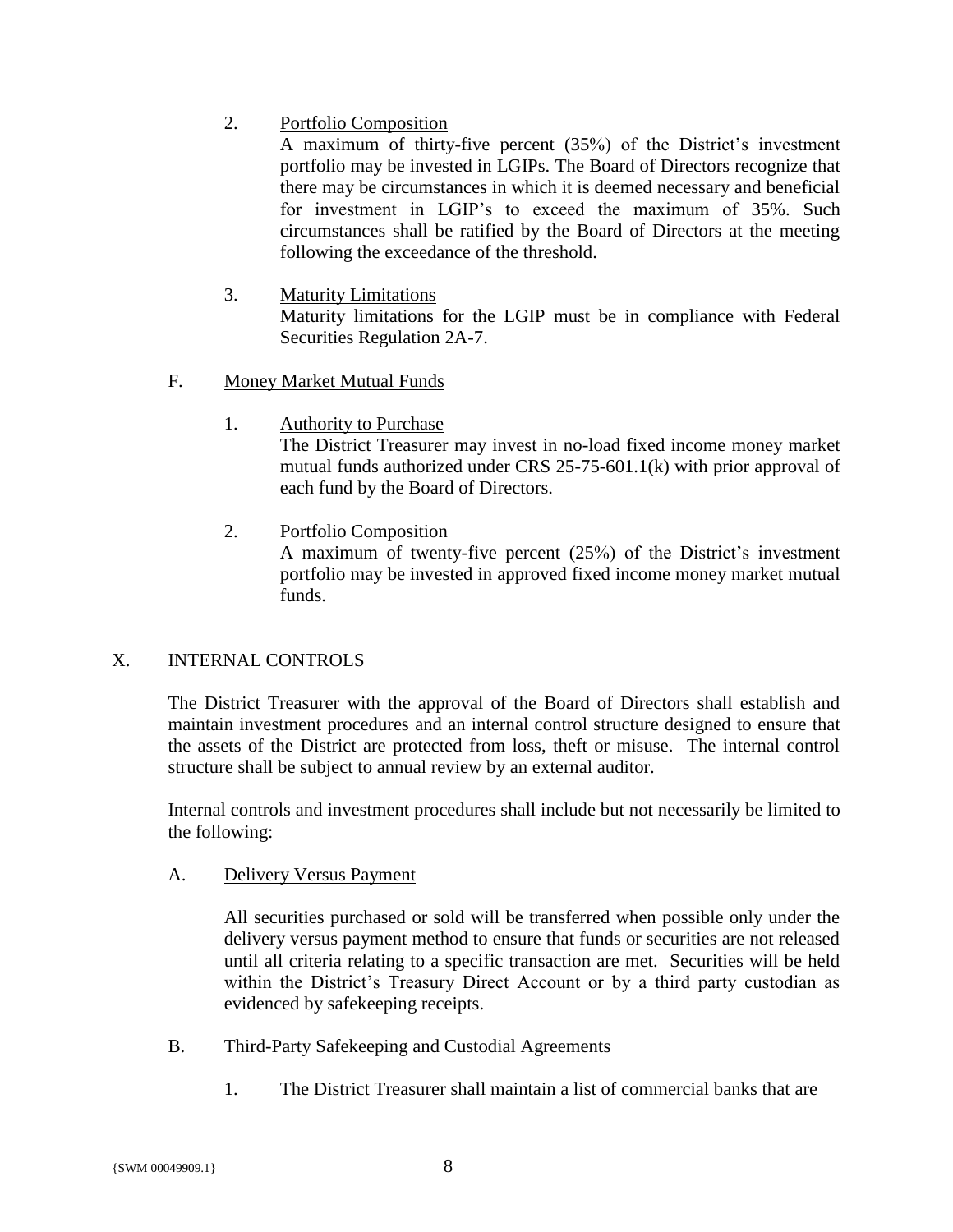authorized to provide depository, custodial, and other banking services for the District. To be eligible a bank must meet the following criteria:

- Be a member of the Federal Deposit Insurance Corporation
- Must qualify as a depository of public funds in the State of Colorado as defined in CRS 24-75-603 and as evidenced by a certificate issued by the State Banking Board
- Must be covered by the Public Deposit Protection Act.
- Must execute a safekeeping agreement with the District.
- 2. Investment securities purchased for the District will be delivered by either book entry or physical delivery and held in the District's Treasury Direct Account at the Federal Reserve Bank or in third party safekeeping by a Federal Reserve member financial institution approved as a District custodial bank. The District shall approve one or more financial institutions to provide safekeeping and custodial services for the District. The Board of Directors shall execute a written Safekeeping Agreement with each custodial bank prior to using the banks safekeeping services.
- 3. It is the intent of the District that purchased securities be perfected in the name of the District.
- 4. All book entry securities owned by the District shall be evidenced by a safekeeping receipt or the equivalent, issued to the District by the custodian bank stating that the securities are held in the Federal Reserve system in a "customer account/1030" or in a "trust account/1050" for the custodian bank which names the District as "customer".
- 5. All non-bank entry (physical delivery) securities shall be held by the custodian bank's correspondent bank in New York or the bank's account with the Deposit Trust Corporation (DTC) and the custodian bank shall issue a safekeeping receipt or the equivalent to the District evidencing that the securities are held by the correspondent bank or the DTC for the District.
- C. Other Investment Procedures and Internal Controls

Investment procedures and internal controls shall include, but not be limited to:

- separation of functions including transaction authority.
- delegation of authority to staff members and investment advisors.
- written confirmation of telephone, fax, or electronic transactions.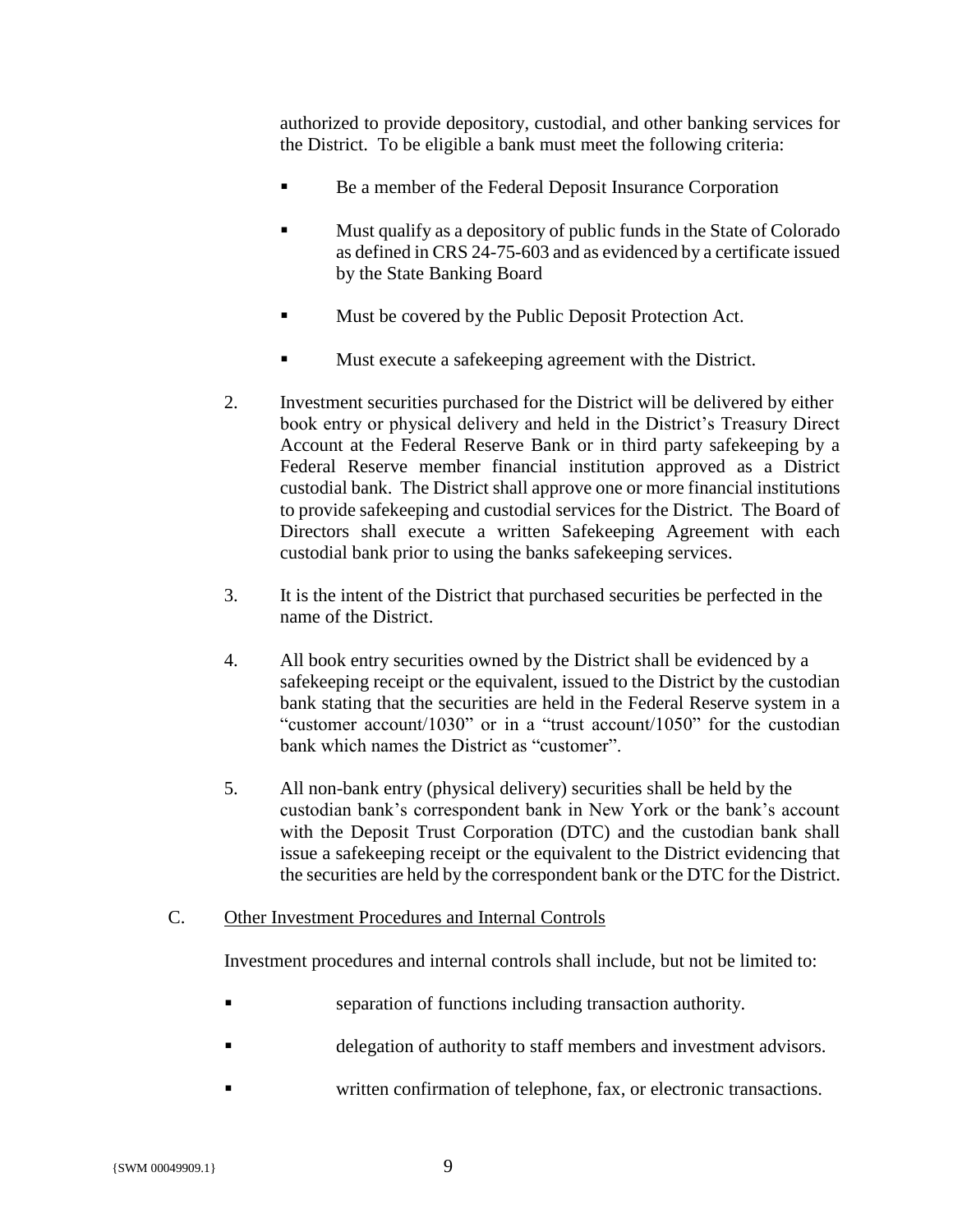▪ guidelines for purchasing and selling securities with broker/dealers.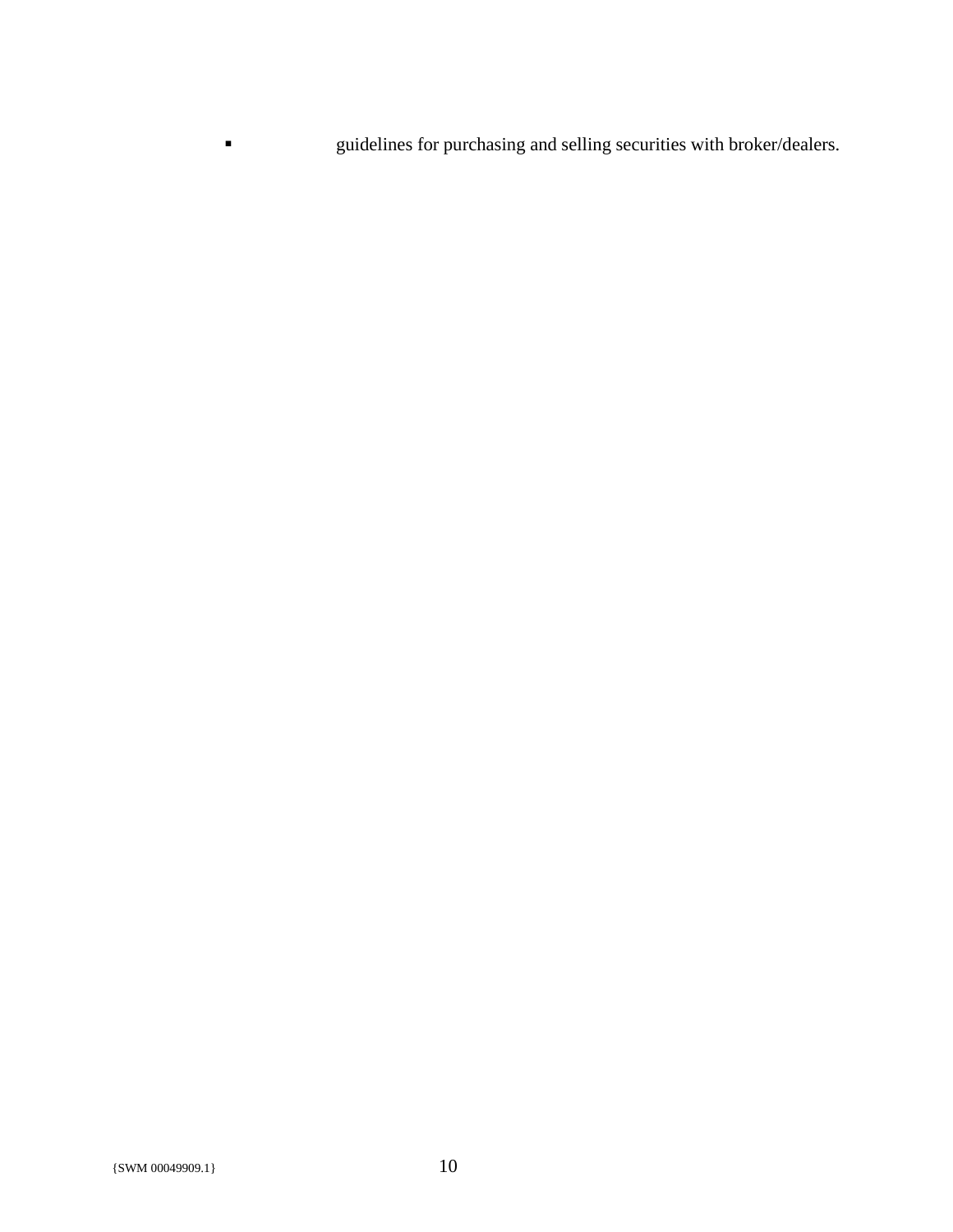#### XI. REPORTING

An investment report shall be submitted to the Board of Directors on a monthly basis. An investment transaction report shall include a list of all investments that have matured and a list of all investments purchased during the month. The list shall contain at least the following information:

- Date security purchased
- Date security matures
- **•** Principal amount invested
- Face interest rate of security
- **Example 1** Amount paid for security
- Amount of interest paid or received
- **Effective yield of investment**

In addition to the transaction report, a summary monthly report of all District investments shall be prepared. This report shall include the following information:

- Name of institution or type of investment
- Date investment was purchased
- Date investment matures
- **Effective yield**
- **Principal amount of investment**
- Balance of investment at month end

The market value of the District's investment portfolio shall be calculated annually.